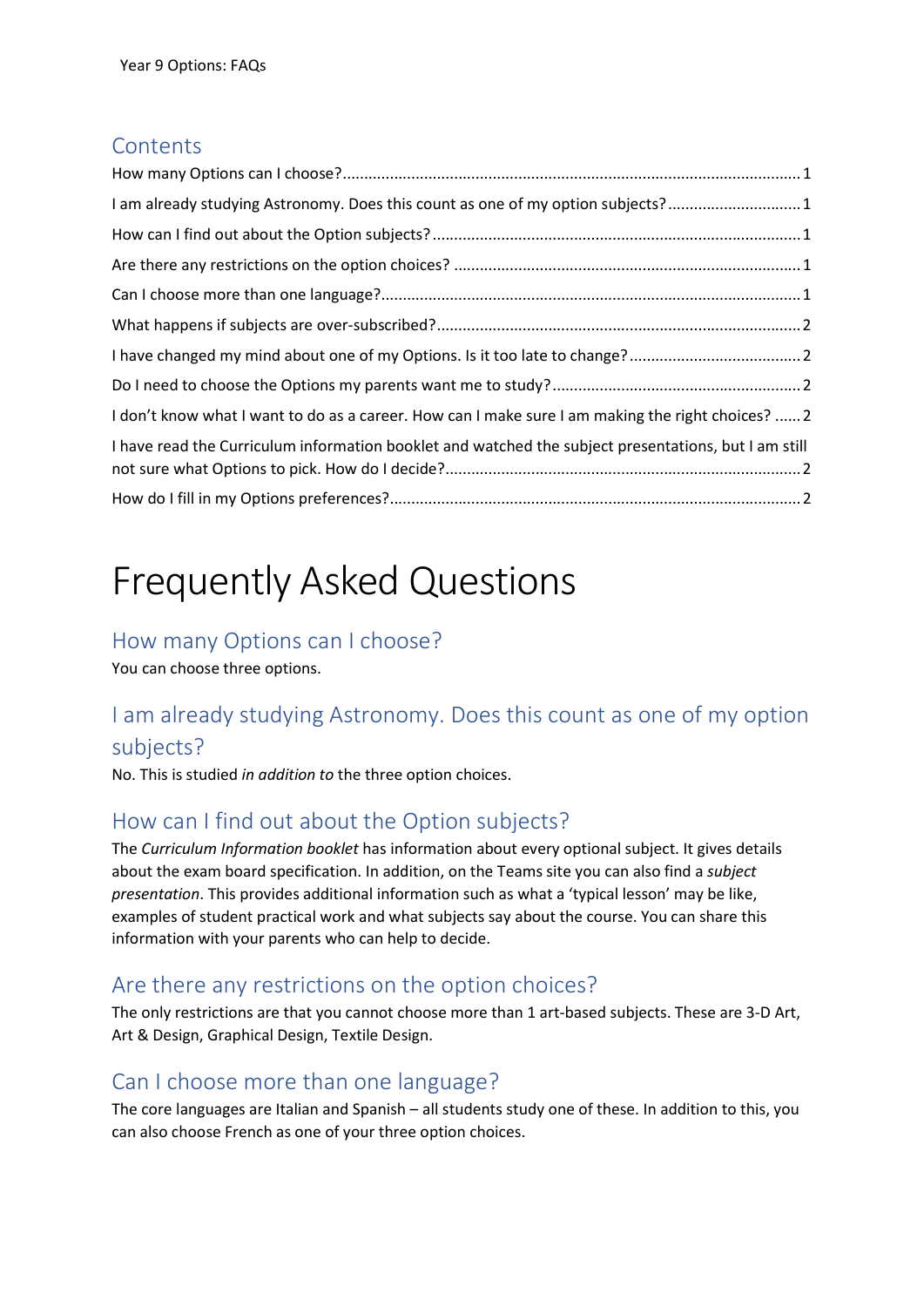#### What happens if subjects are over-subscribed?

We know that students are likely to make the best progress if they are happy with their subject choices; that is why we try hard to accommodate their option choices. Last year 98% of students got their first three option choices with just three students in needing to use their reserve.

# I have changed my mind about one of my Options. Is it too late to change?

The deadline for your preferences to be saved using Options Online is  $11<sup>th</sup>$  February 2022. You can go back into Options Online and modify your choices up until that date. If you change your mind after this date, please speak to Ms Jackson as soon as possible.

#### Do I need to choose the Options my parents want me to study?

No. Do try to get your parents on board by speaking to them about the reason for your preferences. The school offers a broad and balanced curriculum so you will be well equipped for further study whatever choices you make.

## I don't know what I want to do as a career. How can I make sure I am making the right choices?

Most students do not know what career they want to follow and even those that do may well change their mind along the way. We know this and that is why the curriculum at KS4 offers a broad and balanced curriculum which is designed to equip you with the skills and knowledge you need to pursue a range of careers in the workplace of 21st century.

# I have read the Curriculum information booklet and watched the subject presentations, but I am still not sure what Options to pick. How do I decide?

There is no easy answer to this! Remember that your parents, subject teachers, tutor, and Ms Jackson are all here to help you decide. Try to think about whether you have some aptitude for a subject, whether you enjoy the subject (if you are studying it already) and how this will fit with all your other subjects – an example of this is that if you choose several subjects with a performance element you may find it tricky to attend the rehearsals for each subject. It is normal to feel unsure, but we are here to support you!

### How do I fill in my Options preferences?

We use a system called Options Online. You will be sent an email from sims (check your 'Other' folder in Outlook). You register online and then complete and save your form. Ms Jackson will be running workshops during tutor time to help you register and complete these forms and there is also a section on the main Options 2022 presentation which you can access via the link on St Bernard's High School - GCSE Options Choices - 2022 (stbernardswestcliff.org.uk)

#### Options Online workshops take place in **E11** during registration with Ms Jackson

 $28/1/21 - Fri$  9C  $31/1/21 -$ Mon 9F